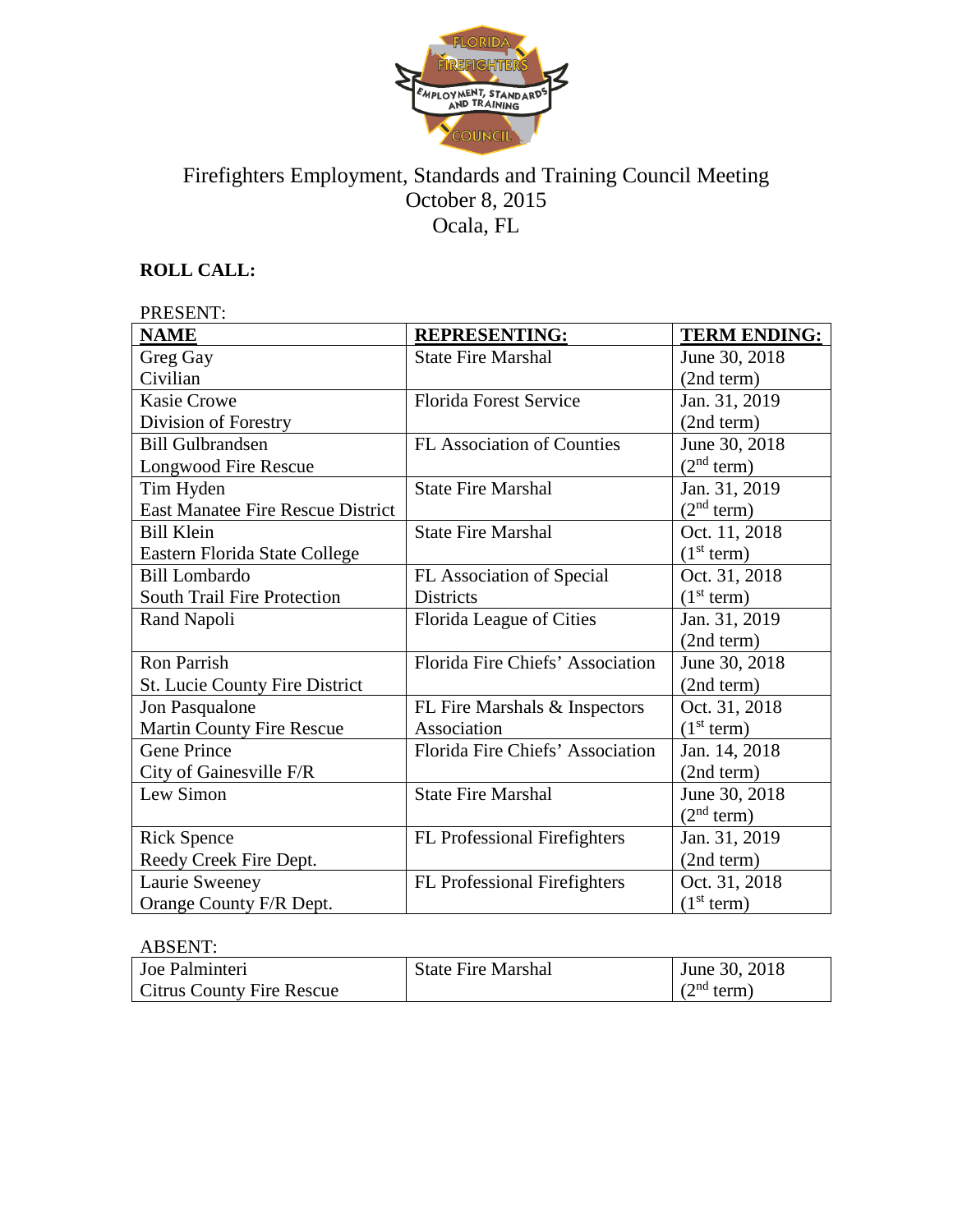The Firefighters Employment, Standards and Training Council meeting was called to order.

**On a motion duly made**, the minutes from the Firefighters Employment, Standards and Training Council meeting held on July 20, 2015 were approved.

### **Motion carried**.

### **REPORT FROM DIVISION:** *given by Julius Halas, Director*

- Phase one of the Tallahassee Memorial has been completed o Donations and addition support anticipated
- HB 244 Volunteer FF Training, Senator Dean to re-file. Due to letter submitted by Council, most exemptions has been removed/restored, it is now mainly a training hours issue

**On a motion duly made**, the Council gives authority to the Chairman to again issue the letter regarding HB 244.

#### **Motion carried.**

## **REPORT FROM THE BUREAU:** *given by Bill Wentlandt, Bureau Chief*

- Tomorrow, October 9, 2015 is the Florida Fallen Firefighter's Memorial o Key Sponsors – E-One, Star & Shield, IFSTA, The Villages Union
- Combined FF/EMT Program is only being offered by one training center at this time
- Job Task Analysis
	- o On track and to be completed by the end of November
	- o Report will be presented at Fire Rescue East
- Operation Dispatch
	- o In place and processing military veterans who have received "Goodfellow" (structural firefighter training), providing bridge class and then testing for Florida certification
- Rule Updates
	- o FLUSAR/HazMat one final workshop
	- o Fire Investigator first workshop was in August
	- o Firesafety Inspector Rule Review Nov. 5 in Palm Beach Gardens
- ProBoard Re-accreditation complete
	- o 14 best practices noted (very high and above par)
- Enhanced Training Opportunities for Volunteer's
	- o LBR (Legislative budget request) submitted requesting a full time volunteer coordinator
	- o Possible grant program specifically for SCBA, turnout gear, training, etc.
	- o Needs assessment survey